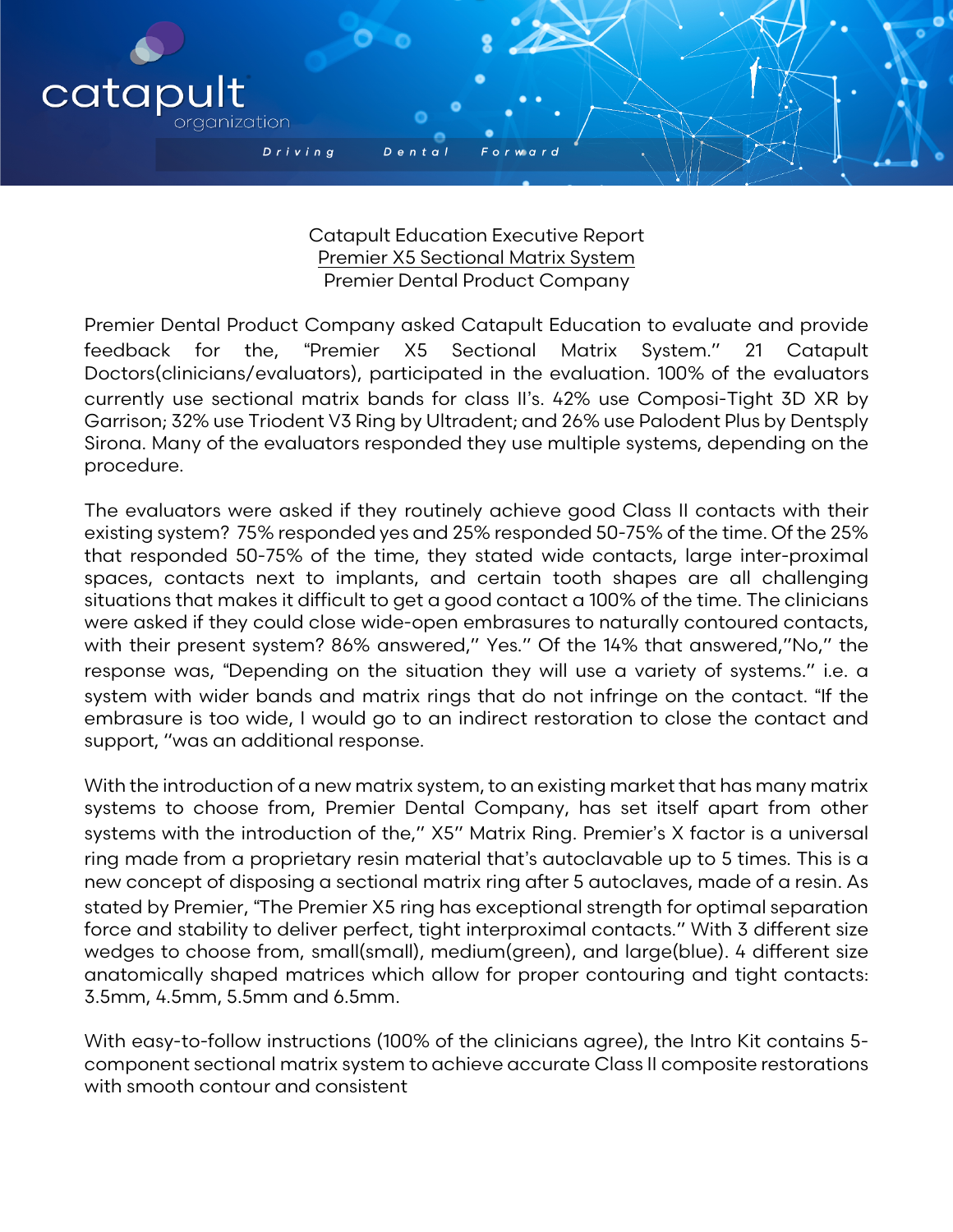

interproximal contacts. The components are: X5 matrix rings, matrix pin holder, matrix ring forceps, wedges, and matrices.

Setting up the system for Class II restorations (placing the matrix, wedges, and rings in the mouth), 100% of the Catapult Doctors, stated the X5 system is equal to other systems, as they are used to this type of system.

A key component of a sectional matrix system is the opening forces of the ring when placing it interproximal. This allows for excellent contacts and proper anatomical contours. 58% of the clinicians responded very easy to somewhat easy when asked to evaluate the opening force of the X5 ring. 42% responded acceptable with concerns of the ring infringing on wide open contacts. Thus, multiple sizes and anatomical contours of the metal matrices give the clinician choices, depending on the clinical situation. 91% of the evaluators were able to achieve an interproximal contact in the positions they intended, (bucco-lingual and inciso-gingival dimension) using the X5 system.

The clinicians were asked," Did you feel you could use this(X5 system), to achieve more difficult contacts versus traditional sectional matrix bands?" 65% answered,"No." When asked to comment why they answered no, the leading response was the rings were the problem and not the matrices or wedges. Multiple clinicians answered," No one system in my experience works 100 % of the time."

The wedges received an extremely excellent to good evaluation, 90%. Referring to an anatomic contour and ease of use. Notably the clinicians stated especially the small (yellow) wedges and perhaps Premier may want to consider adding one wider wedge. 100% of the clinicians rated the X5 matrices: 29% excellent, 57% good, and 14% acceptable. The excellent and good responses stated the anatomic contours provided excellent contours and contacts. With a couple acceptable responses stating, "Very large and wide."

95% of the clinicians responding they achieved a quality contact using the the Premier X5 Sectional Matrix System.

81% responded the X5 System was equivalent to their existing system. The comments as to why the clinicians felt the X5 System was less effective were:

!Hard to use on mesial and distal box on the same tooth"

!Loss of separation force within the 5 use increments"

"Ring slides off some teeth when placed"

!Bands could be more contoured"

"Keeping track of use"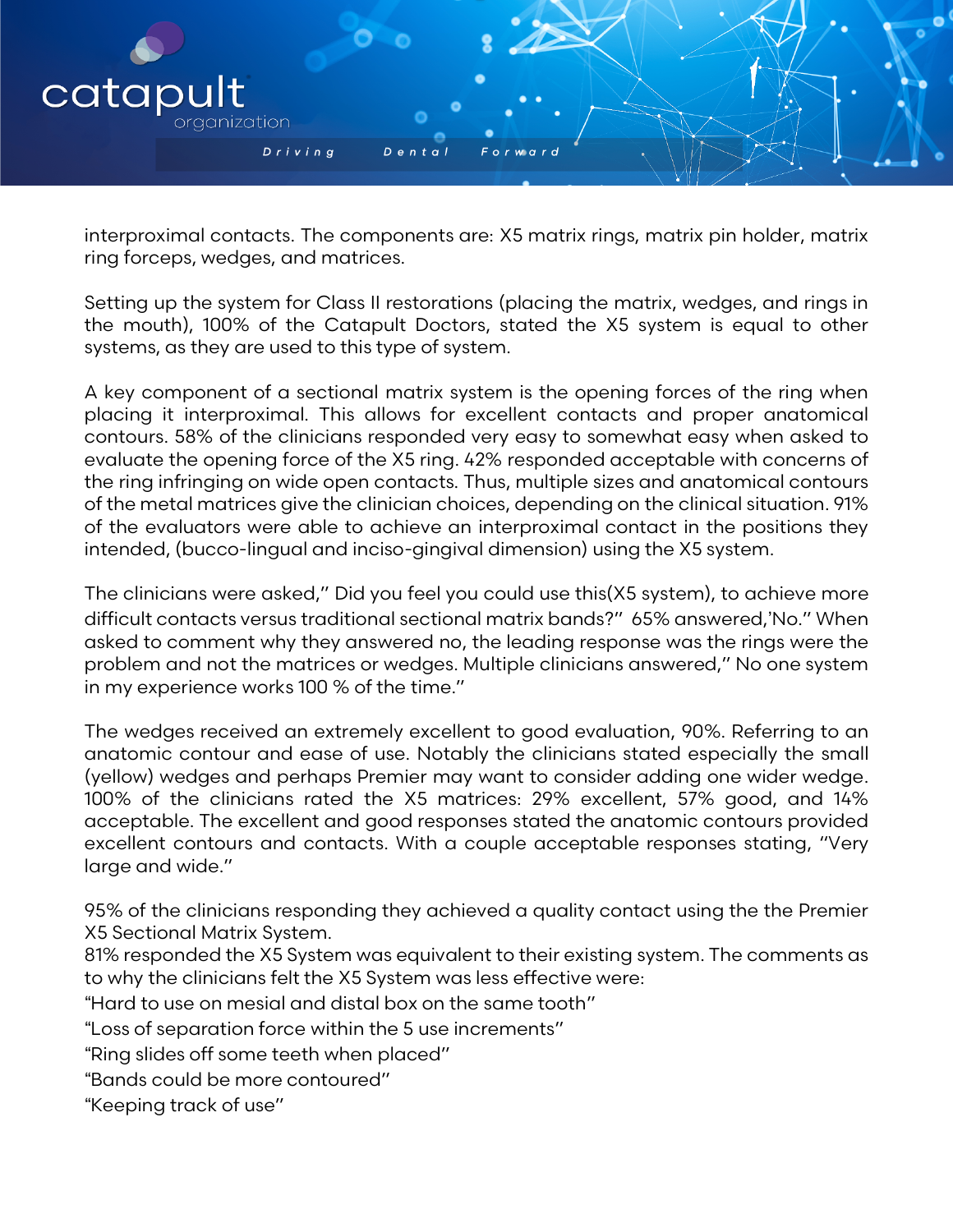

!Difficult to get the matrices below gingival margin, the tab prevents a deeper placement at times"

- The clinicians were asked," What would you improve in the X5 System?
- The responses were:
- !System for tracking the autoclaving"
- "Ring needs to have better grip for better adaptation"
- "Reduce size of ring, notably height"
- !Interproximal embrasure tightness of the area for better adaptation"
- !On a very conservative prep, very difficult for the bands to go past the gingival margin"
- " Rings were difficult to open"
- !Matrices for extra wide interproximal contact space that wrap little on the buccal and lingual"

The biggest challenge of the X5 System for the Catapult Doctors was the tracking the number of times the ring was used. Many of the doctors wrote the number on the sterilization bag. Many said they did not track at all.

With the introduction of a well-designed concept, resin matrix ring system, Premier caught the attention of the evaluators with 86% stating possibly to very likely to integrate the Premier X5 Sectional Matrix System into their clinical armamentarium. And thus, integrating into their educational presentations as Catapult Speakers. Complimentary comments were: "The price is excellent per procedure." "I like the disposability as the way that I bond, I get the metal rings full of bonded resin, so after a while the metal ones look terrible." Having more rings is the key to most systems." The advantage of Premier X5 System allows for obtaining more rings at a low cost with the same performance.

The high rankings in the different categories and applications, the Catapult Doctors evaluated, the Premier X5 Sectional Matrix, compatible with other system wedges and matrices, is a great addition to the clinicians existing matrix systems. Giving them more options in different clinical situations. Easy to use, affordable rings per use, anatomically shaped matrices designed for proper contouring and establishing tight interproximal contacts.

Catapult Education takes the opportunity to review and evaluate products very seriously. Based on the positive responses from our evaluators, we are pleased to provide a !Catapult Vote of Confidence" for Premier X5 Sectional Matrix System. This explains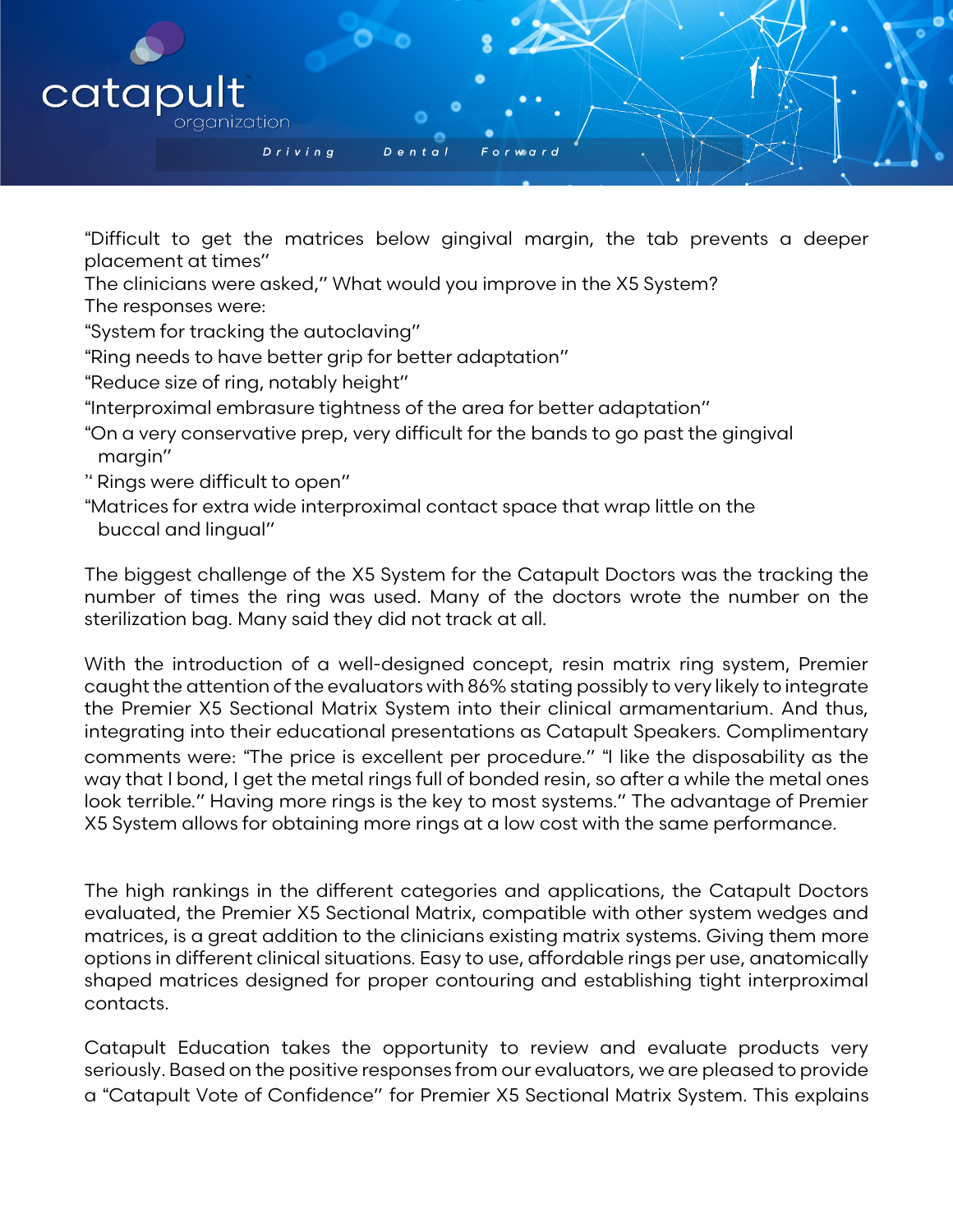

why the majority of the evaluators would immediately integrate the Premier X5 Sectional Matrix System into their clinical armamentarium. Congratulations to Premier Dental Company in the development of the X5 Sectional Matrix System as a great product, as a great addition to a crucial part of dentistry.

Respectfully,

Arthur (Tony)Tomaro



Arthur Tomaro, DDS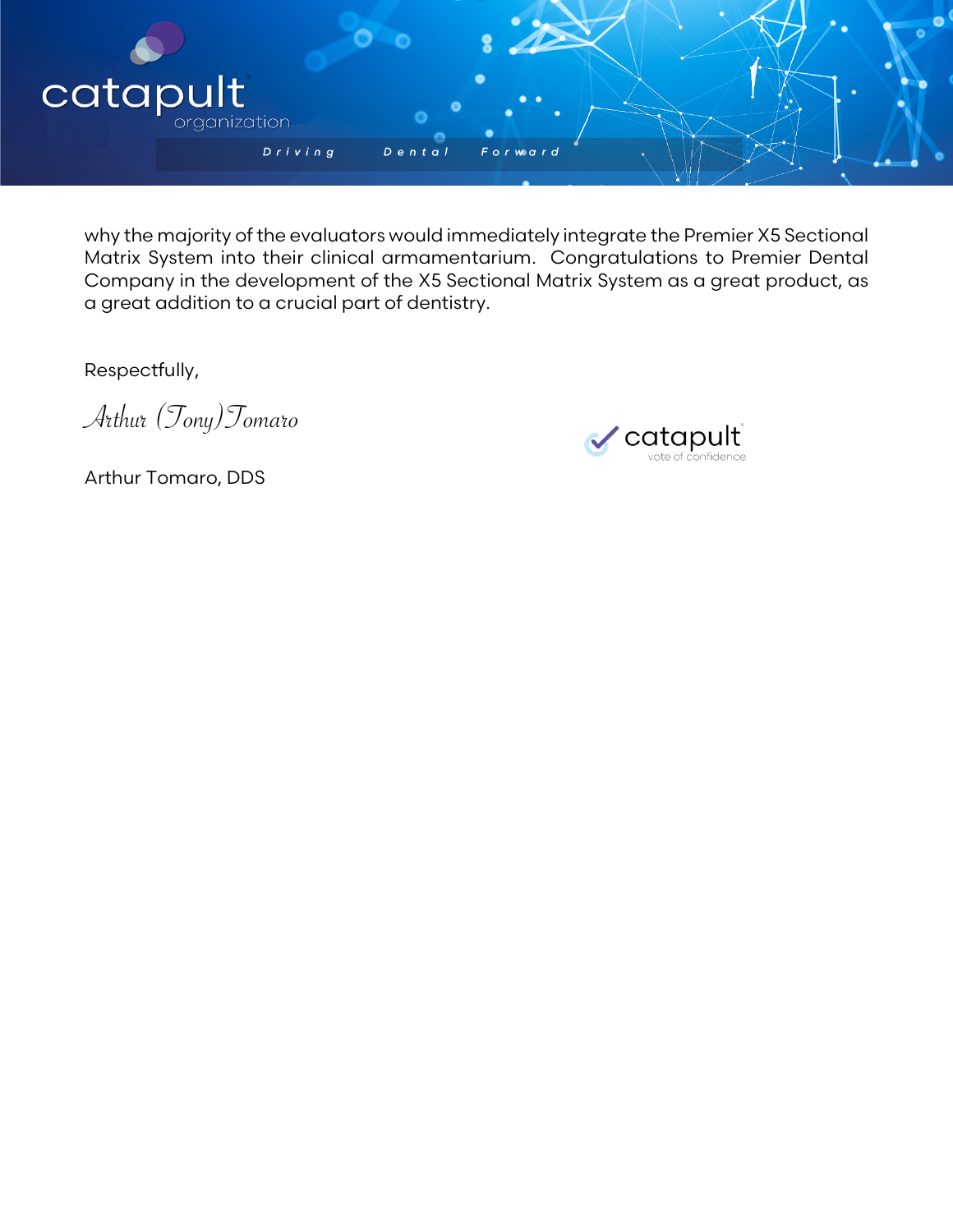# Q1 Please note your name for tracking purposes.

Answered: 21 Skipped: 0

| #              | <b>RESPONSES</b>      | <b>DATE</b>         |
|----------------|-----------------------|---------------------|
| $\mathbf{1}$   | Sam Halabo            | 11/8/2021 11:30 AM  |
| 2              | Joyce B               | 11/3/2021 10:11 AM  |
| 3              | sonny spera           | 11/2/2021 9:24 AM   |
| 4              | Tom Dudney            | 11/1/2021 6:46 PM   |
| 5              | Daniel H Ward DDS     | 11/1/2021 5:42 PM   |
| 6              | Miles Cone            | 11/1/2021 11:42 AM  |
| $\overline{7}$ | Robert Lowe           | 11/1/2021 10:46 AM  |
| 8              | kam                   | 11/1/2021 10:11 AM  |
| 9              | Mark Malterud         | 11/1/2021 10:02 AM  |
| 10             | Ankur Gupta           | 11/1/2021 7:52 AM   |
| 11             | Doug Lambert          | 10/31/2021 3:47 PM  |
| 12             | Todd whitlock         | 10/30/2021 2:34 PM  |
| 13             | Arthur(Tony) Tomaro   | 10/29/2021 5:50 PM  |
| 14             | Peter Auster          | 10/29/2021 4:06 PM  |
| 15             | Rachel Malterud       | 10/29/2021 2:25 PM  |
| 16             | Foroud Hakim          | 10/29/2021 11:27 AM |
| 17             | Chad Wagener DDS MAGD | 10/29/2021 11:03 AM |
| 18             | <b>Todd Snyder</b>    | 10/29/2021 10:17 AM |
| 19             | Timothy Bizga         | 10/29/2021 10:00 AM |
| 20             | Gordon                | 10/29/2021 9:39 AM  |
| 21             | Richard Lipscomb      | 10/29/2021 9:22 AM  |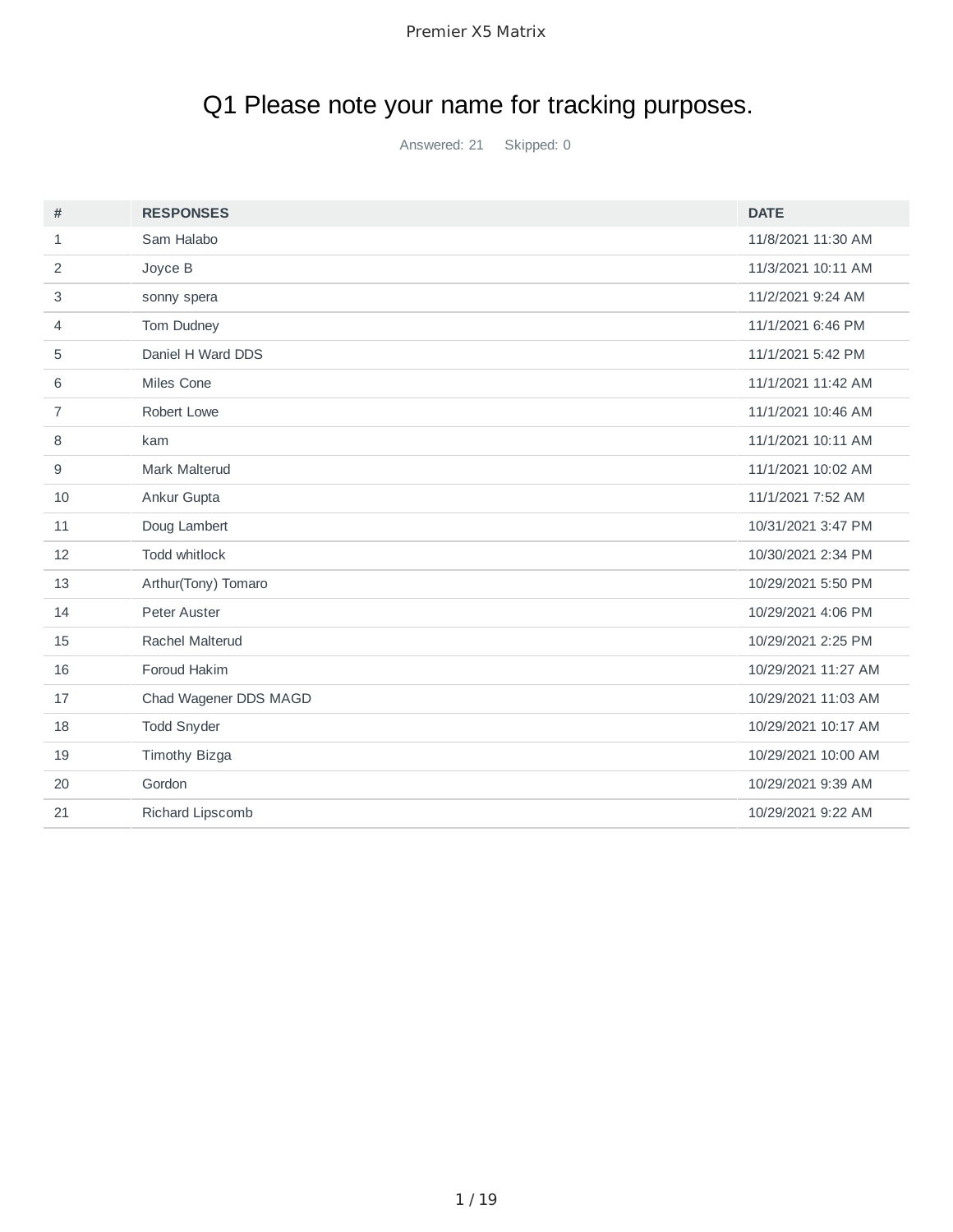## Q2 Do you currently use sectional matrix bands for class II's?



| <b>ANSWER CHOICES</b> | <b>RESPONSES</b> |    |
|-----------------------|------------------|----|
| Yes                   | 100.00%          | 21 |
| <b>No</b>             | $0.00\%$         | 0  |
| <b>TOTAL</b>          |                  | 21 |

| # | IF NO, PLEASE DESCRIBE YOUR SYSTEM? | <b>DATE</b>        |
|---|-------------------------------------|--------------------|
|   | Triodent matrix system              | 11/8/2021 11:30 AM |
|   | garrison                            | 11/3/2021 10:11 AM |
|   | Garrison, Triodent                  | 11/1/2021 10:11 AM |
|   |                                     |                    |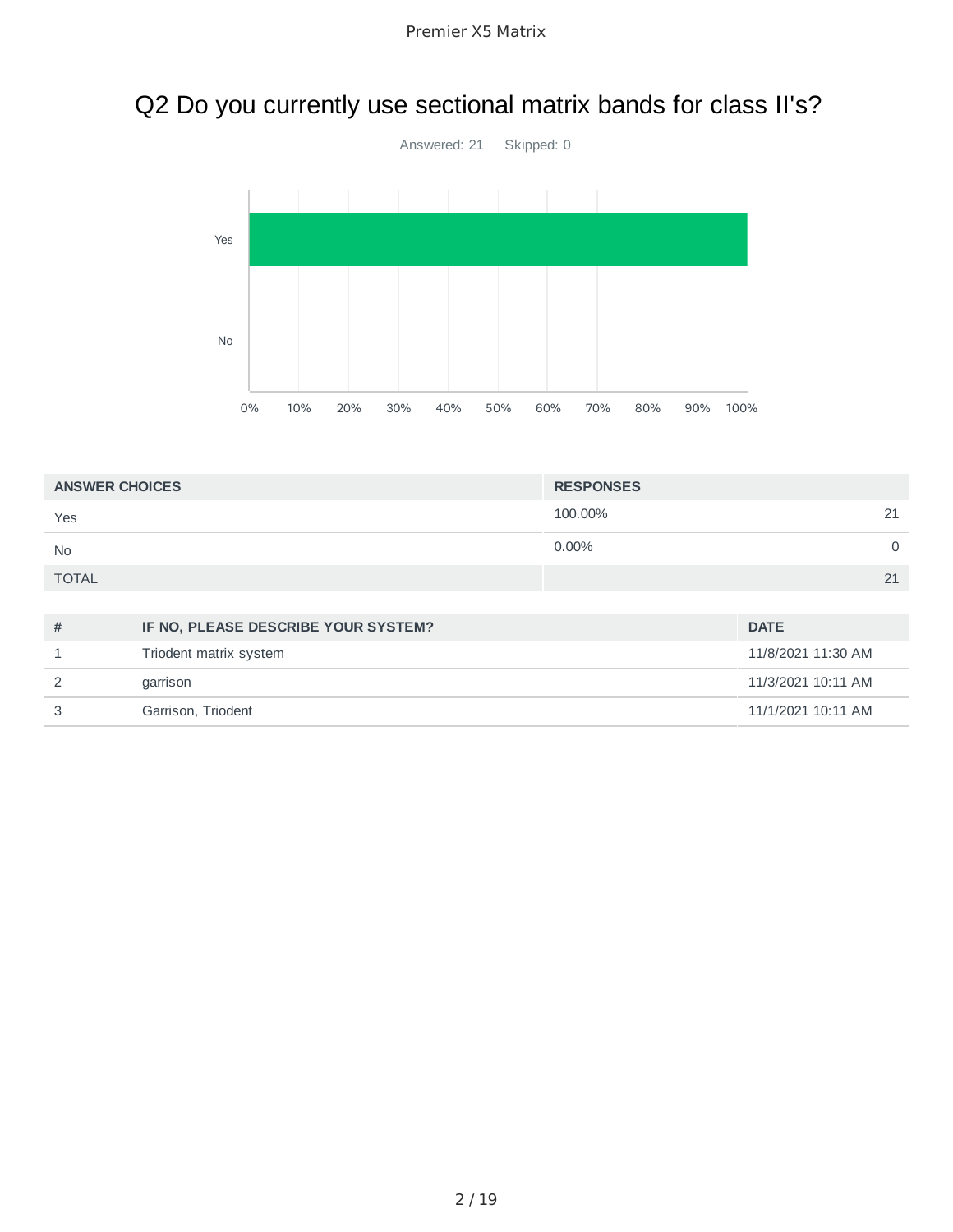

## Q3 If you do use sectional matrix bands, which system do you use?

| <b>ANSWER CHOICES</b>           | <b>RESPONSES</b> |    |
|---------------------------------|------------------|----|
| Triodent V3 Ring (Ultradent)    | 31.58%           | 6  |
| Palodent Plus (Dentsply Sirona) | 26.32%           | b  |
| Composi-Tight 3D XR (Garrison)  | 42.11%           | 8  |
| <b>TOTAL</b>                    |                  | 19 |

| # | <b>OTHER (PLEASE SPECIFY)</b>                                    | <b>DATE</b>         |
|---|------------------------------------------------------------------|---------------------|
|   | palodent and composi tight                                       | 11/2/2021 9:24 AM   |
|   | Clinician Choice                                                 | 11/1/2021 6:46 PM   |
| 3 | Triodent, Compositight, and Dual Force                           | 11/1/2021 10:46 AM  |
| 4 | Garrison                                                         | 11/1/2021 10:11 AM  |
| 5 | I use all types for different situations. Including Danvilles    | 11/1/2021 10:02 AM  |
| 6 | Actually, I use all three, but mainly Triodent and Palodent Plus | 10/31/2021 3:47 PM  |
|   | combination of Garrison, Triodent, Palodent                      | 10/29/2021 2:25 PM  |
| 8 | Garrison, Dual Force                                             | 10/29/2021 11:27 AM |
| 9 | Directa                                                          | 10/29/2021 9:39 AM  |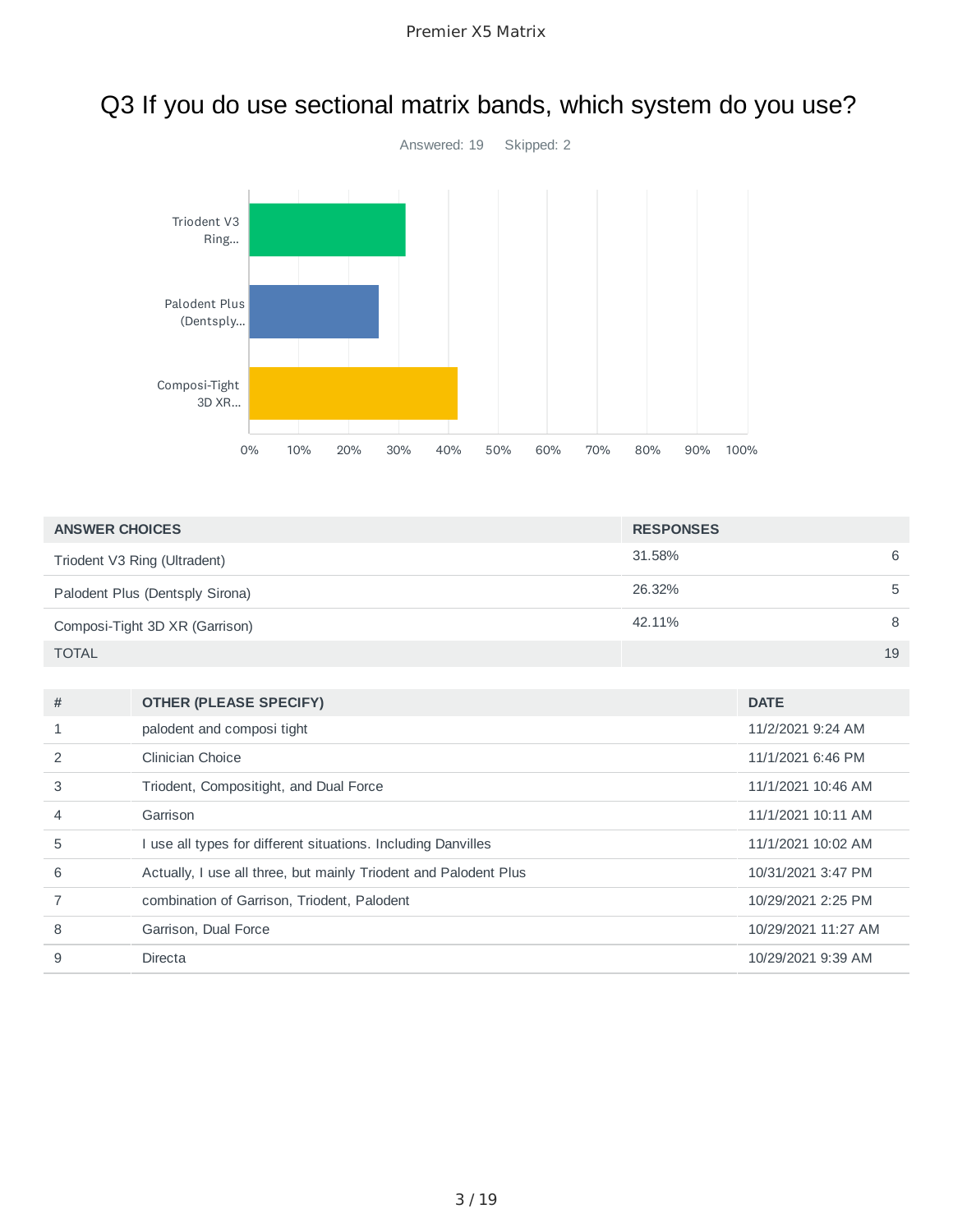## Q4 Do you routinely achieve good class 2 contacts with your sectional matrix band system?



| <b>ANSWER CHOICES</b>        | <b>RESPONSES</b> |          |
|------------------------------|------------------|----------|
| Yes, 100% of the time        | 75.00%           | 15       |
| Sometimes 50-75% of the time | 25.00%           | 5        |
| Less than 50% of the time    | $0.00\%$         | $\Omega$ |
| <b>TOTAL</b>                 |                  | 20       |

| #              | <b>COMMENT</b>                                                                                | <b>DATE</b>         |
|----------------|-----------------------------------------------------------------------------------------------|---------------------|
| $\mathbf{1}$   | don't know if anyone achieves 100% but higher than 75                                         | 11/1/2021 6:46 PM   |
| 2              | Maybe 90% of the time.                                                                        | 11/1/2021 11:42 AM  |
| 3              | With the large numbers that I use I can customize which matrix ring to use in each situation. | 11/1/2021 10:02 AM  |
| $\overline{4}$ | Large interproximal spaces and adjacent to implant restorations are difficult                 | 10/30/2021 2:34 PM  |
| 5              | At least 95%. Problem with wwide contacts                                                     | 10/29/2021 5:50 PM  |
| 6              | Closer to 90%                                                                                 | 10/29/2021 4:06 PM  |
|                | Certain tooth shapes make for a challenge                                                     | 10/29/2021 10:00 AM |
| 8              | There is a learning curve.                                                                    | 10/29/2021 9:39 AM  |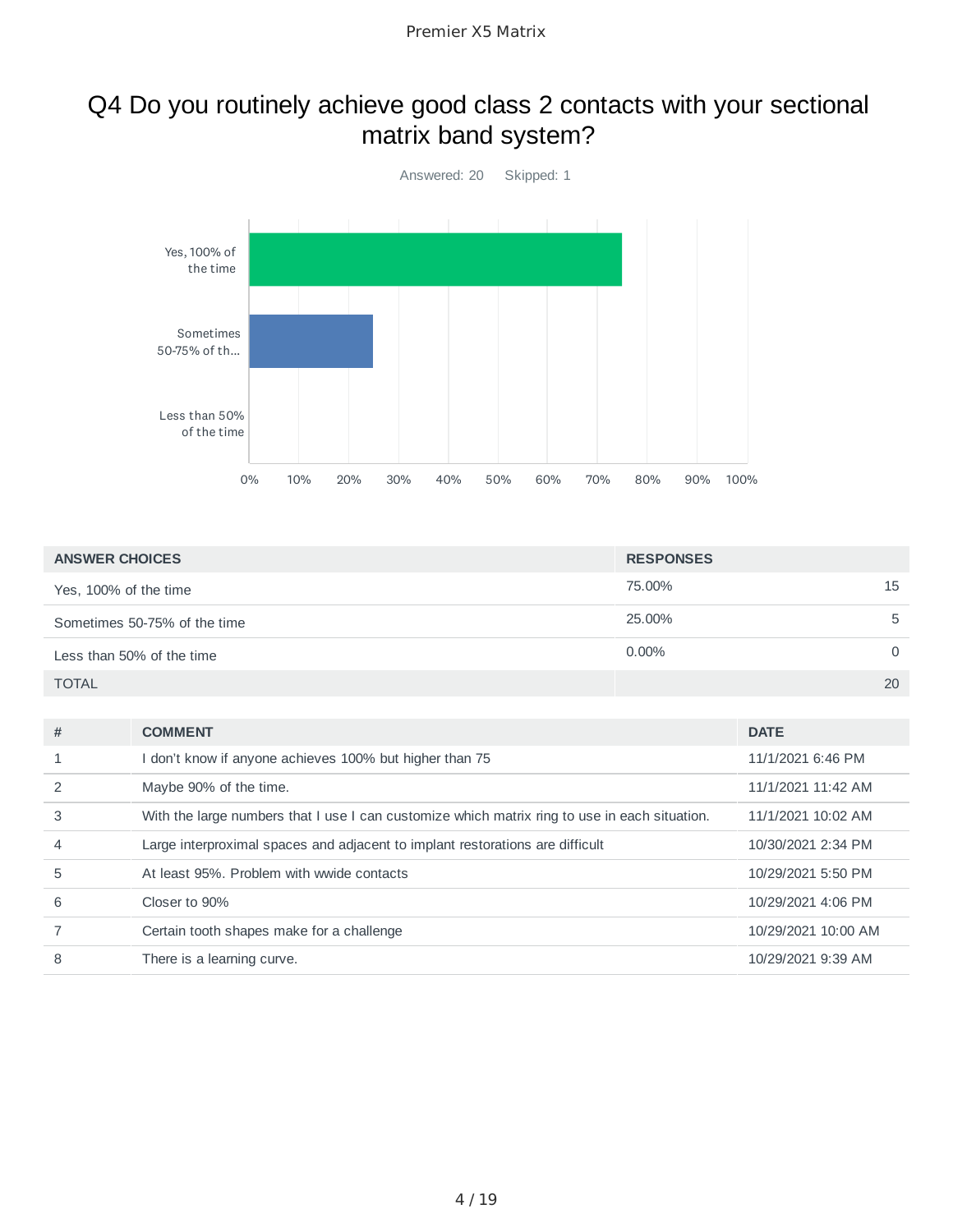#### Q5 Were you able to achieve an interproximal contact in the position you intended? (bucco-lingual and inciso-gingival dimensions)



| <b>ANSWER CHOICES</b>     |                         | <b>RESPONSES</b> |             |
|---------------------------|-------------------------|------------------|-------------|
| Yes, 80-100% of the time  |                         | 90.48%           | 19          |
| Sometimes 50-80%          |                         | 9.52%            | 2           |
| Less than 50% of the time |                         | $0.00\%$         | $\mathbf 0$ |
| <b>TOTAL</b>              |                         |                  | 21          |
|                           |                         |                  |             |
| #                         | <b>COMMENT</b>          |                  | <b>DATE</b> |
|                           | There are no responses. |                  |             |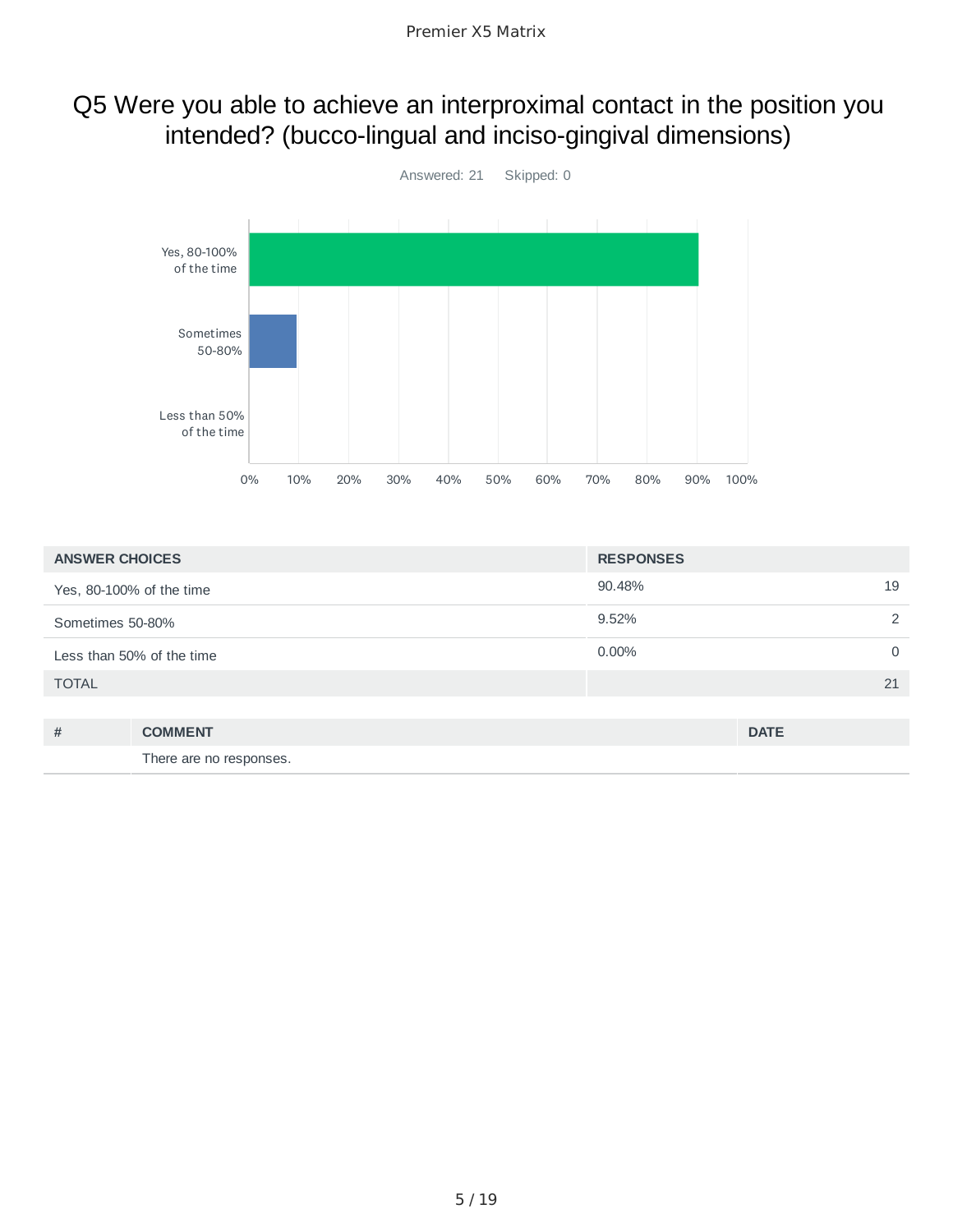#### Q6 With your present system, do you feel you can close wide-open embrasures to naturally contoured contacts?



| <b>ANSWER CHOICES</b> | <b>RESPONSES</b> |   |
|-----------------------|------------------|---|
| Yes                   | 18<br>85.71%     |   |
| <b>No</b>             | 14.29%           | ₽ |
| <b>TOTAL</b>          | 21               |   |

| # | IF NO, PLEASE LIST YOUR MATRIX SYSTEM AND ITS ITS LIMITATIONS                                                                                                     | <b>DATE</b>        |
|---|-------------------------------------------------------------------------------------------------------------------------------------------------------------------|--------------------|
|   | anything that is too wide i typically go to an indirect restoration                                                                                               | 11/8/2021 11:30 AM |
|   | To some extent but it still depends on how wide open                                                                                                              | 11/1/2021 6:46 PM  |
|   | *Most if the time.                                                                                                                                                | 11/1/2021 11:42 AM |
| 4 | As Long as I have a proper band the rings make it happen                                                                                                          | 11/1/2021 10:02 AM |
| 5 | I use a variety and sometimes difficult to to obtain nice contact and still allowing the wedge to<br>keep the band intimate with the cervical aspect of the prep. | 10/30/2021 2:34 PM |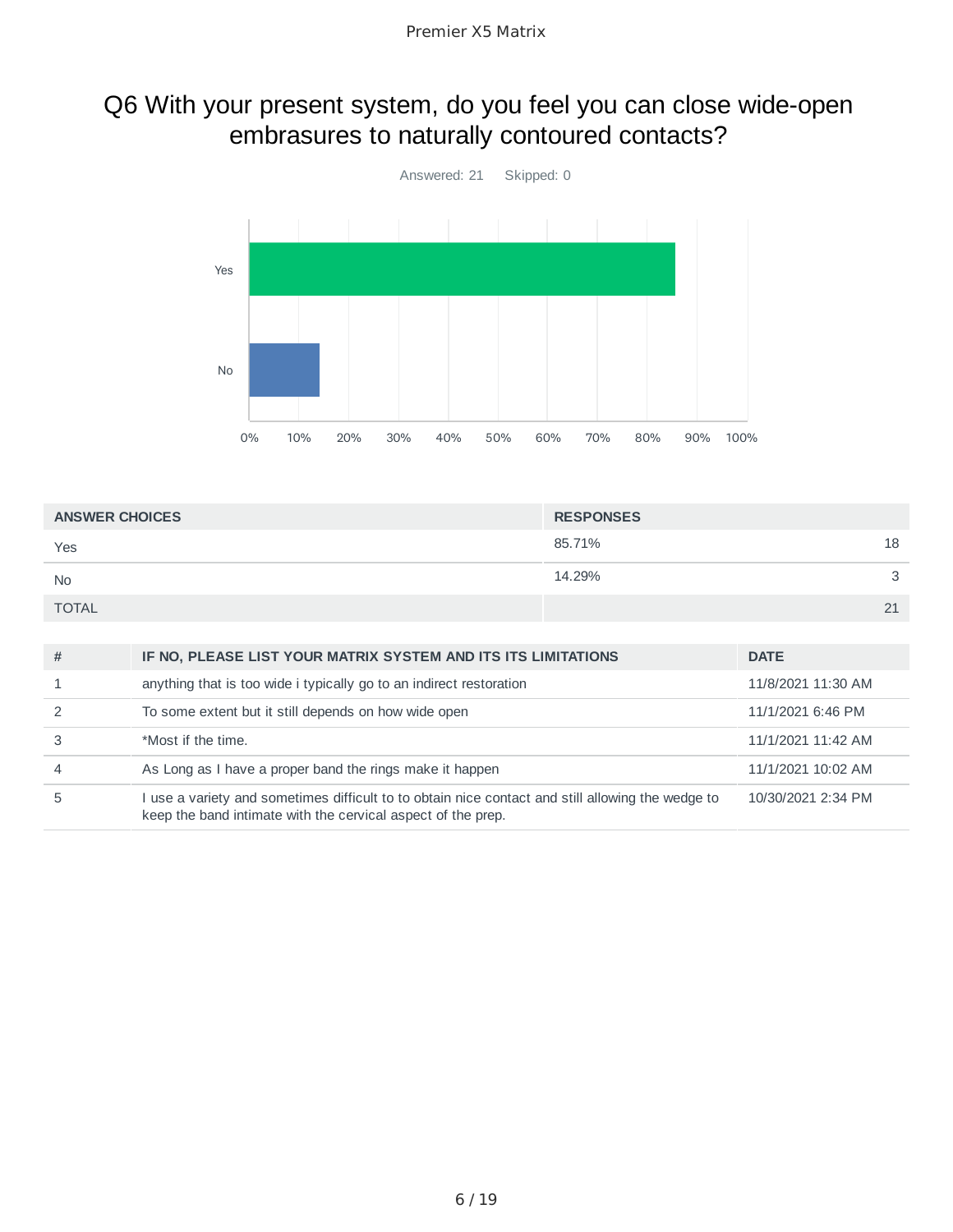#### Q7 Compared to your current system, how would you rate the Premier X5 Matrix Sectional Matrix System?



| <b>ANSWER CHOICES</b> | <b>RESPONSES</b> |                |
|-----------------------|------------------|----------------|
| <b>Better</b>         | $0.00\%$         | 0              |
| EquivalentNo          | 80.95%           | 17             |
| Less effective        | 19.05%           | $\overline{4}$ |
| <b>TOTAL</b>          |                  | 21             |

| #              | IF LESS EFFECTIVE, PLEASE EXPLAIN                                                                                                                                                                                                                                  | <b>DATE</b>         |
|----------------|--------------------------------------------------------------------------------------------------------------------------------------------------------------------------------------------------------------------------------------------------------------------|---------------------|
|                | Good system similar in result to what i have.                                                                                                                                                                                                                      | 11/8/2021 11:30 AM  |
| $\mathcal{P}$  | hard to use on Mesial and distal box on the same tooth, also not real close integration with the<br>embrasure.                                                                                                                                                     | 11/2/2021 9:24 AM   |
| 3              | Very close, slightly more flash to clean up but quite acceptable                                                                                                                                                                                                   | 11/1/2021 5:42 PM   |
| $\overline{4}$ | Slips off teeth easier than Palodent Plus or Triodent V-3                                                                                                                                                                                                          | 10/31/2021 3:47 PM  |
| 5              | Woule like to have thinner material for tighter contacts with the premier                                                                                                                                                                                          | 10/29/2021 5:50 PM  |
| 6              | Noticed a fairly dramatic loss of separation force within the 5 use increment. Also the bow sits<br>at a higher angle than others blocking instrument access                                                                                                       | 10/29/2021 11:27 AM |
|                | The biggest difference is the ring. The shapes, where they contact the teeth interproximally,<br>and the force of separtation. I think there is less force of separation with the premier rings.<br>However, this can be made up and is not a make-or-break issue. | 10/29/2021 9:22 AM  |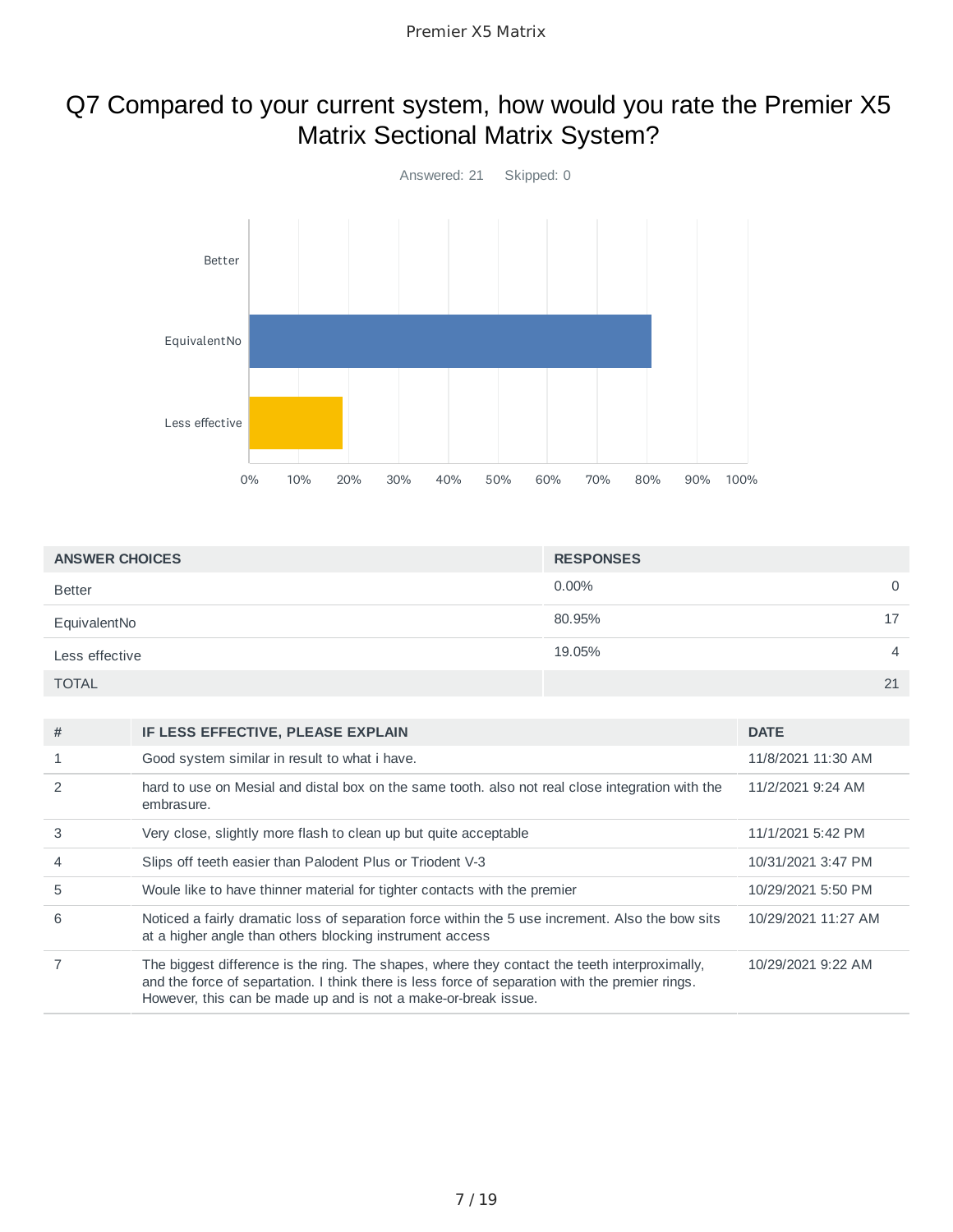#### Q8 Were the instructions easy to follow to achieve matrix, wedge, and ring placement?



| <b>ANSWER CHOICES</b> | <b>RESPONSES</b> |    |
|-----------------------|------------------|----|
| Yes                   | 100.00%          | 21 |
| <b>No</b>             | $0.00\%$         |    |
| <b>TOTAL</b>          |                  | 21 |
|                       |                  |    |

| IF NO WHAT WOULD YOU ADD OR CHANGE?                      | <b>DATE</b>         |
|----------------------------------------------------------|---------------------|
| Flatter now angle, reduce separation force deterioration | 10/29/2021 11:27 AM |
| Mode of application Less parts                           | 10/29/2021 9:39 AM  |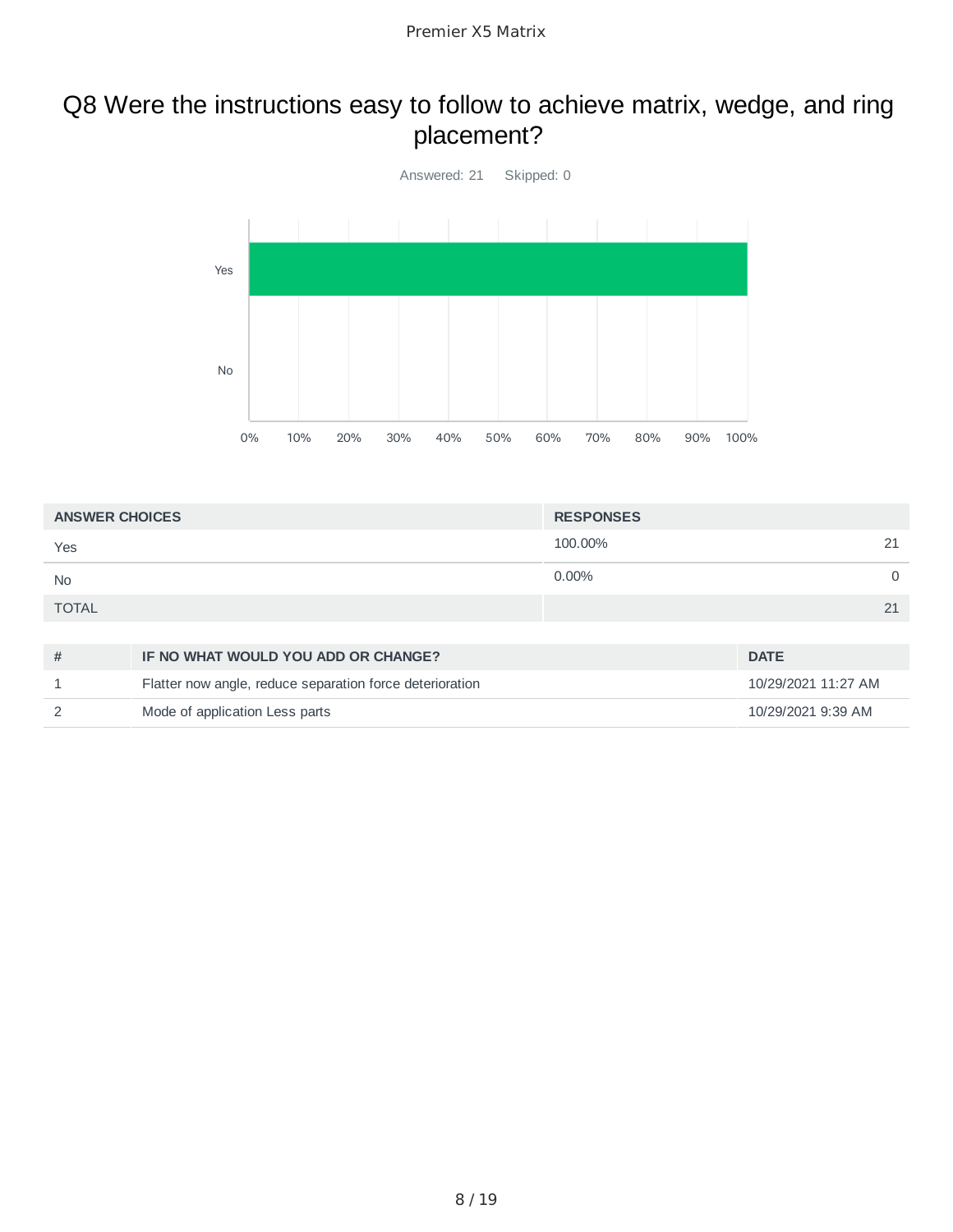#### Q9 How challenging was it to set up the system for Class 2 restorations? (placing the matrix, wedge, and ring in the mouth)



| <b>ANSWER CHOICES</b> | <b>RESPONSES</b>     |
|-----------------------|----------------------|
| Very easy             | 66.67%<br>14         |
| Somewhat easy         | 2<br>9.52%           |
| Acceptable            | 23.81%<br>5          |
| Somewhat difficult    | 0.00%<br>0           |
| Very difficult        | 0.00%<br>$\mathbf 0$ |
| <b>TOTAL</b>          | 21                   |
|                       |                      |

| <b>COMMENT</b>             | <b>DATE</b>        |
|----------------------------|--------------------|
| I'm used to these systems. | 11/8/2021 11:30 AM |
| Equal to other systems     | 10/30/2021 2:34 PM |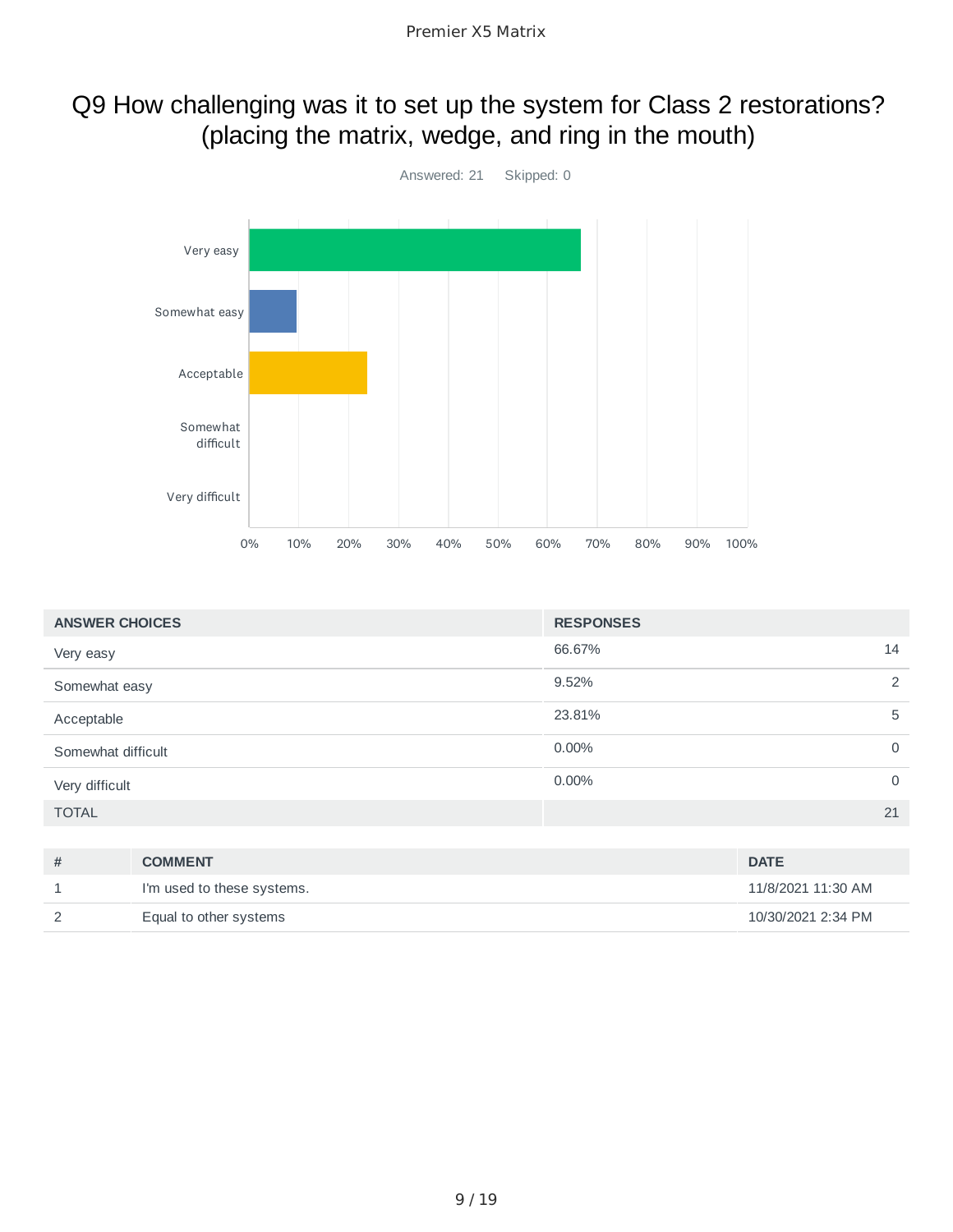#### Q10 How would you rate the opening force of the ring when placing it interproximally?



| <b>ANSWER CHOICES</b> | <b>RESPONSES</b> |             |
|-----------------------|------------------|-------------|
| Very easy             | 28.57%           | 6           |
| Somewhat easy         | 28.57%           | 6           |
| Acceptable            | 42.86%           | 9           |
| Somewhat difficult    | 0.00%            | $\mathbf 0$ |
| Very difficult        | 0.00%            | $\mathbf 0$ |
| <b>TOTAL</b>          |                  | 21          |

| <b>COMMENT</b>                                    | <b>DATE</b>        |
|---------------------------------------------------|--------------------|
| It's ok but harder than the rings I use           | 11/1/2021 6:46 PM  |
| I like the tension it places on both teeth        | 10/30/2021 2:34 PM |
| Wider openings aand the ring infringed on contact | 10/29/2021 5:50 PM |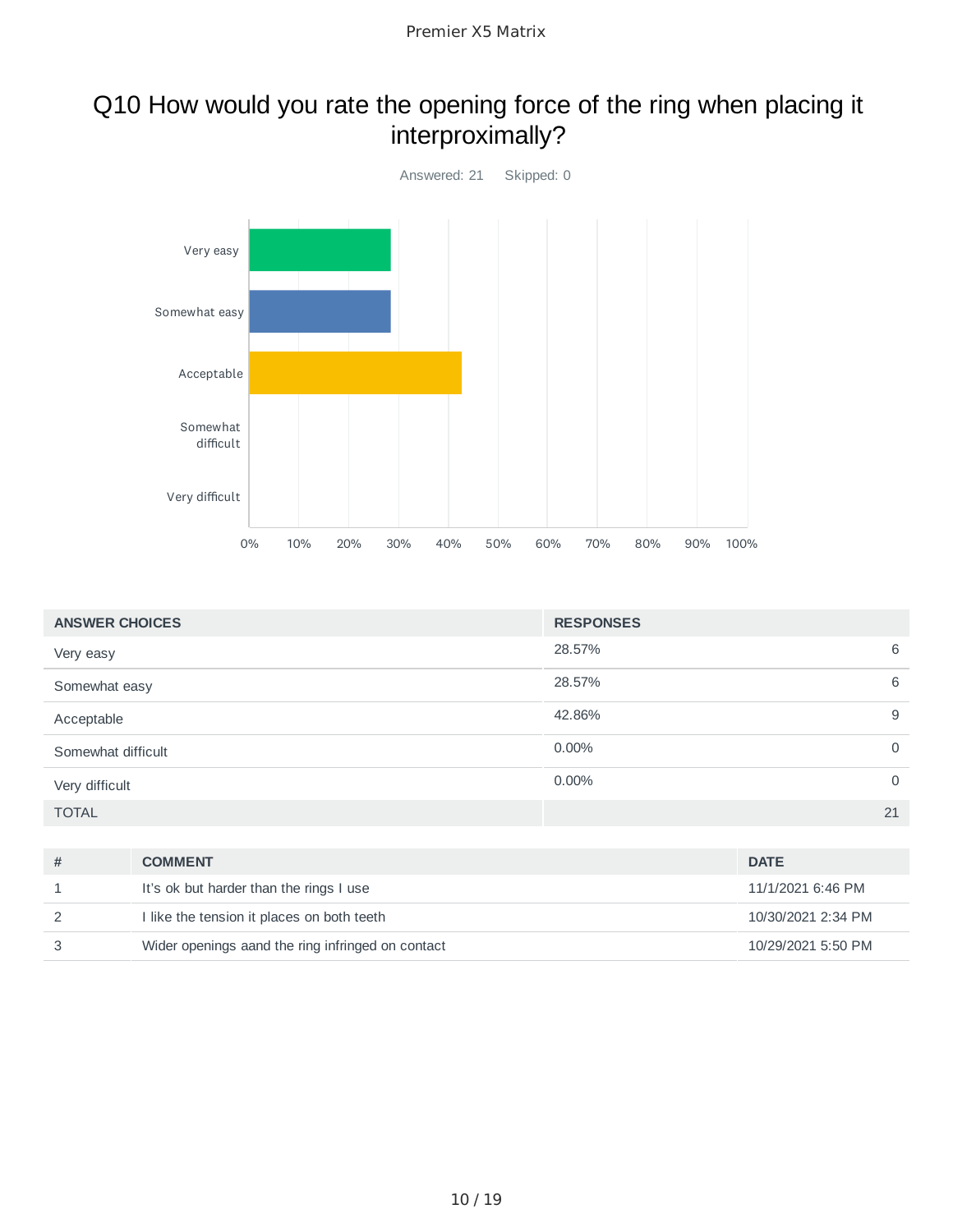Premier X5 Matrix

#### Q11 The rings (retail cost \$4/ring) are intended to be reprocessed (cleaned and sterilized) up to 5 times before discarding, how did you track the number of times rings were used?

Answered: 21 Skipped: 0

| #              | <b>RESPONSES</b>                                                                                                                                                              | <b>DATE</b>         |
|----------------|-------------------------------------------------------------------------------------------------------------------------------------------------------------------------------|---------------------|
| 1              | had my assistant track it.                                                                                                                                                    | 11/8/2021 11:30 AM  |
| 2              | in a sterilizing pack with a number on, igt with a pen.                                                                                                                       | 11/3/2021 10:11 AM  |
| 3              | i wasn't very good at this trait                                                                                                                                              | 11/2/2021 9:24 AM   |
| 4              | I'm not sure we did. The evaluation period wasn't very long and in my practice I don't do a lot<br>of class 2s                                                                | 11/1/2021 6:46 PM   |
| 5              | I did not track and probably most will not either.                                                                                                                            | 11/1/2021 5:42 PM   |
| 6              | Placed a mark on the outside of the bag.                                                                                                                                      | 11/1/2021 11:42 AM  |
| $\overline{7}$ | Wrote on sterilizing pouch                                                                                                                                                    | 11/1/2021 10:46 AM  |
| 8              | numbered the bag                                                                                                                                                              | 11/1/2021 10:11 AM  |
| 9              | That's a problem as we don't have a system and will have to work one out                                                                                                      | 11/1/2021 10:02 AM  |
| 10             | this was difficult in the normal busy day-to-day. I almost would rather use a cheaper but 1x/use<br>ring so that we didn't have to come up w/ a way to monitor number of uses | 11/1/2021 7:52 AM   |
| 11             | Cut a notch with a 330 bur on the ring each time we used it                                                                                                                   | 10/31/2021 3:47 PM  |
| 12             | Did not do that                                                                                                                                                               | 10/30/2021 2:34 PM  |
| 13             | This would be difficult                                                                                                                                                       | 10/29/2021 5:50 PM  |
| 14             | Used 4 times                                                                                                                                                                  | 10/29/2021 4:06 PM  |
| 15             | That was difficult for us, we did not create a system for tracking so it was hard to tell how<br>many times the ring had been used.                                           | 10/29/2021 2:25 PM  |
| 16             | Marked on ring with a bur                                                                                                                                                     | 10/29/2021 11:27 AM |
| 17             | Numbered the sterilization bag                                                                                                                                                | 10/29/2021 11:03 AM |
| 18             | Write on the sterilization bag                                                                                                                                                | 10/29/2021 10:17 AM |
| 19             | Marker tick after each use on the ring with a permanent marker                                                                                                                | 10/29/2021 10:00 AM |
| 20             | We marked the sterilization bag after use                                                                                                                                     | 10/29/2021 9:39 AM  |
| 21             | No. Having multiple Premier rings(5+) is an advantage over my current system                                                                                                  | 10/29/2021 9:22 AM  |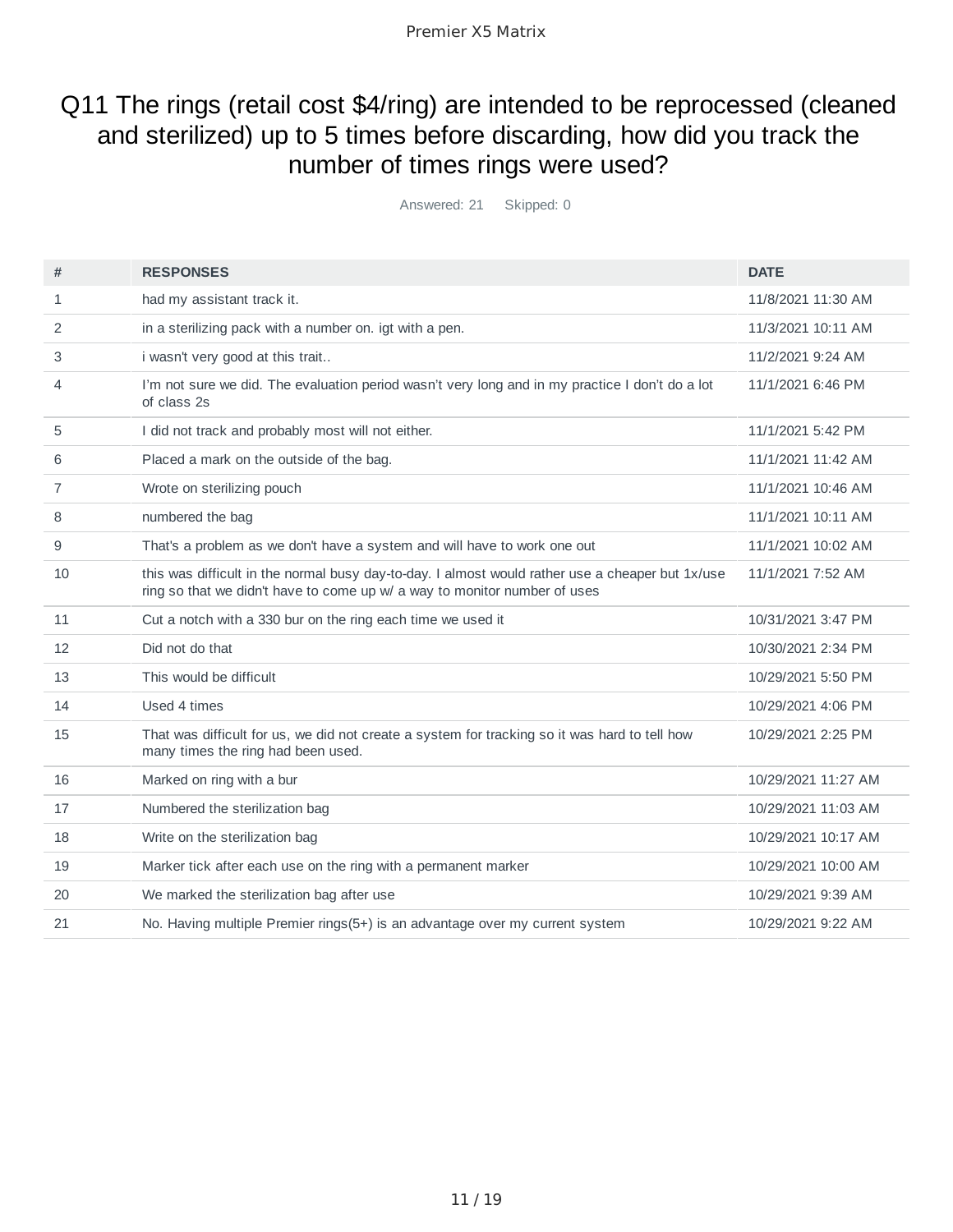

| Premier X5 Matrix |  |
|-------------------|--|
|-------------------|--|

| <b>ANSWER CHOICES</b> |                                 | <b>RESPONSES</b> |                     |
|-----------------------|---------------------------------|------------------|---------------------|
| Excellent             |                                 | 28.57%           | 6                   |
| Good                  |                                 | 57.14%           | 12                  |
| Acceptable            |                                 | 14.29%           | 3                   |
| Poor                  |                                 | 0.00%            | $\mathbf 0$         |
| <b>TOTAL</b>          |                                 |                  | 21                  |
|                       |                                 |                  |                     |
| #                     | IF POOR, WHAT DID YOU NOT LIKE? |                  | <b>DATE</b>         |
| $\mathbf{1}$          | Very large, wide                |                  | 10/29/2021 4:06 PM  |
| 2                     | See prev comments               |                  | 10/29/2021 11:27 AM |

## Q12 Please rate the Premier X5 metal matrices.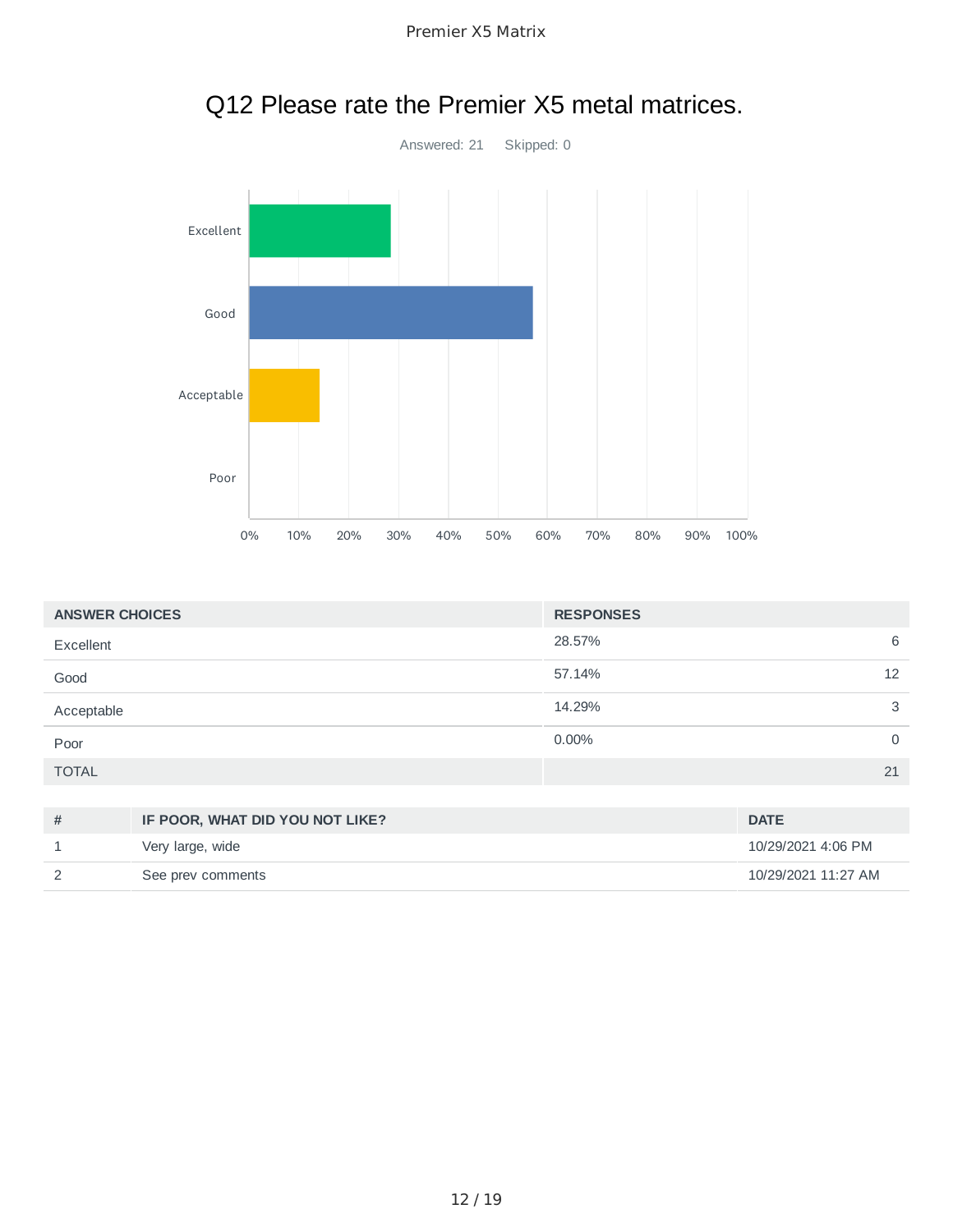

| Premier X5 Matrix |  |
|-------------------|--|
|-------------------|--|

| <b>ANSWER CHOICES</b> |                                                                                      | <b>RESPONSES</b> |                   |             |
|-----------------------|--------------------------------------------------------------------------------------|------------------|-------------------|-------------|
| Excellent             |                                                                                      | 33.33%           |                   | 7           |
| Good                  |                                                                                      | 57.14%           |                   | 12          |
| Acceptable            |                                                                                      | 9.52%            |                   | 2           |
| Poor                  |                                                                                      | $0.00\%$         |                   | $\mathbf 0$ |
| <b>TOTAL</b>          |                                                                                      |                  |                   | 21          |
|                       |                                                                                      |                  |                   |             |
| #                     | IF POOR, WHAT DID YOU NOT LIKE?                                                      |                  | <b>DATE</b>       |             |
| 1                     | I liked the wedges                                                                   |                  | 11/1/2021 6:46 PM |             |
| 2                     | especially liked the small yellow wedge which is smaller than any other wedge that I |                  | 11/1/2021 5:42 PM |             |

presently have. You may want to have one more wedge which is wider yet.

#### Q13 Please rate the Premier X5 wedges.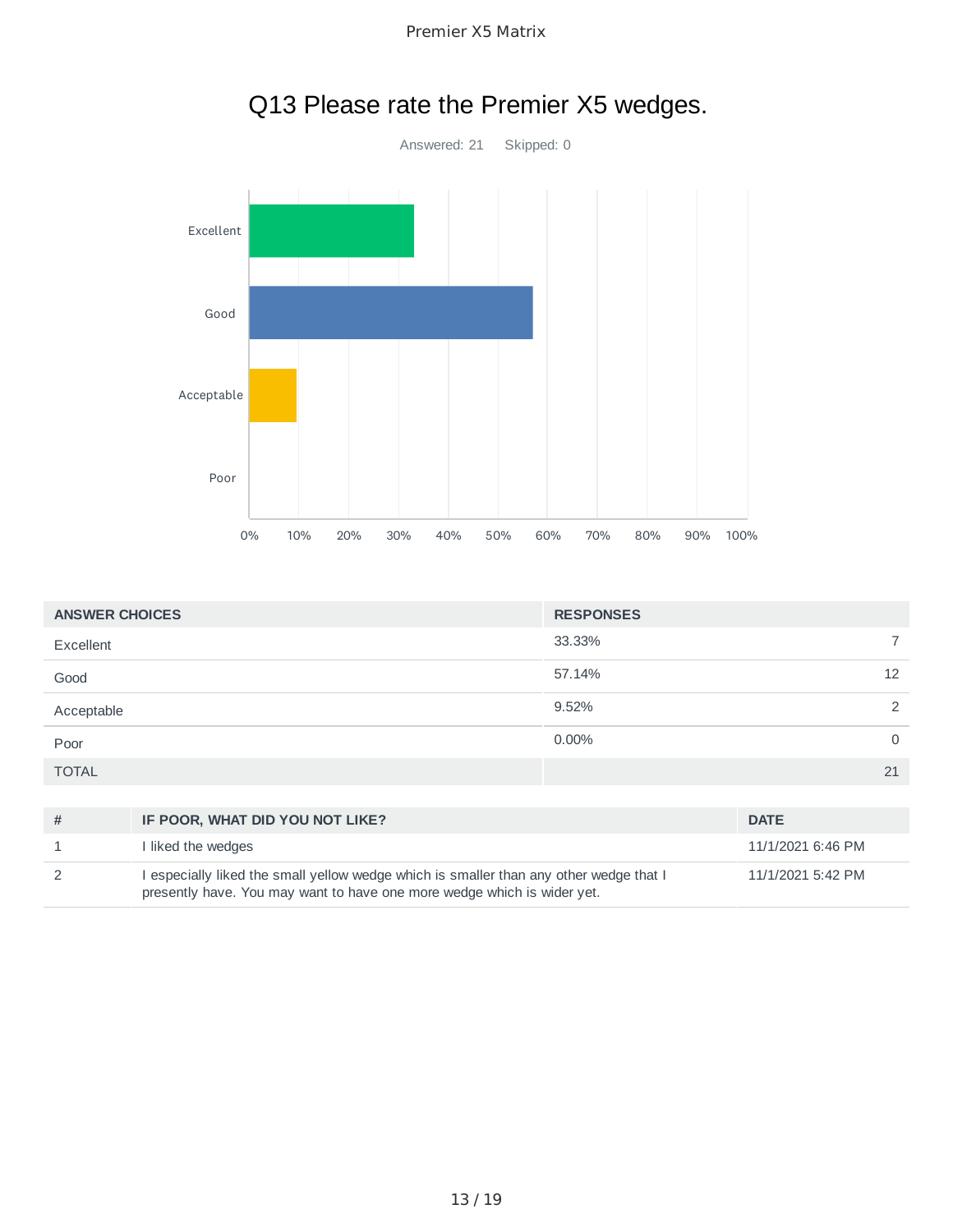### Q14 Evaluate the quality of the contact you achieved with this system?



| <b>ANSWER CHOICES</b> | <b>RESPONSES</b> |    |
|-----------------------|------------------|----|
| <b>Better</b>         | $0.00\%$         | 0  |
| The same              | 95.00%           | 19 |
| Worse                 | 5.00%            |    |
| <b>TOTAL</b>          |                  | 20 |

| #              | IF WORSE, WHAT DO YOU THINK HAPPENED.                                                                     | <b>DATE</b>         |
|----------------|-----------------------------------------------------------------------------------------------------------|---------------------|
|                | adaptation at the embrasure was not always tight                                                          | 11/2/2021 9:24 AM   |
|                | triodent is nice too. I can see the benefit of the premier ring because of the incredible cost<br>savings | 11/1/2021 7:52 AM   |
|                | Not as tight                                                                                              | 10/29/2021 5:50 PM  |
| $\overline{4}$ | Excellent as well                                                                                         | 10/29/2021 4:06 PM  |
| 5              | But only through the first 2-3 uses                                                                       | 10/29/2021 11:27 AM |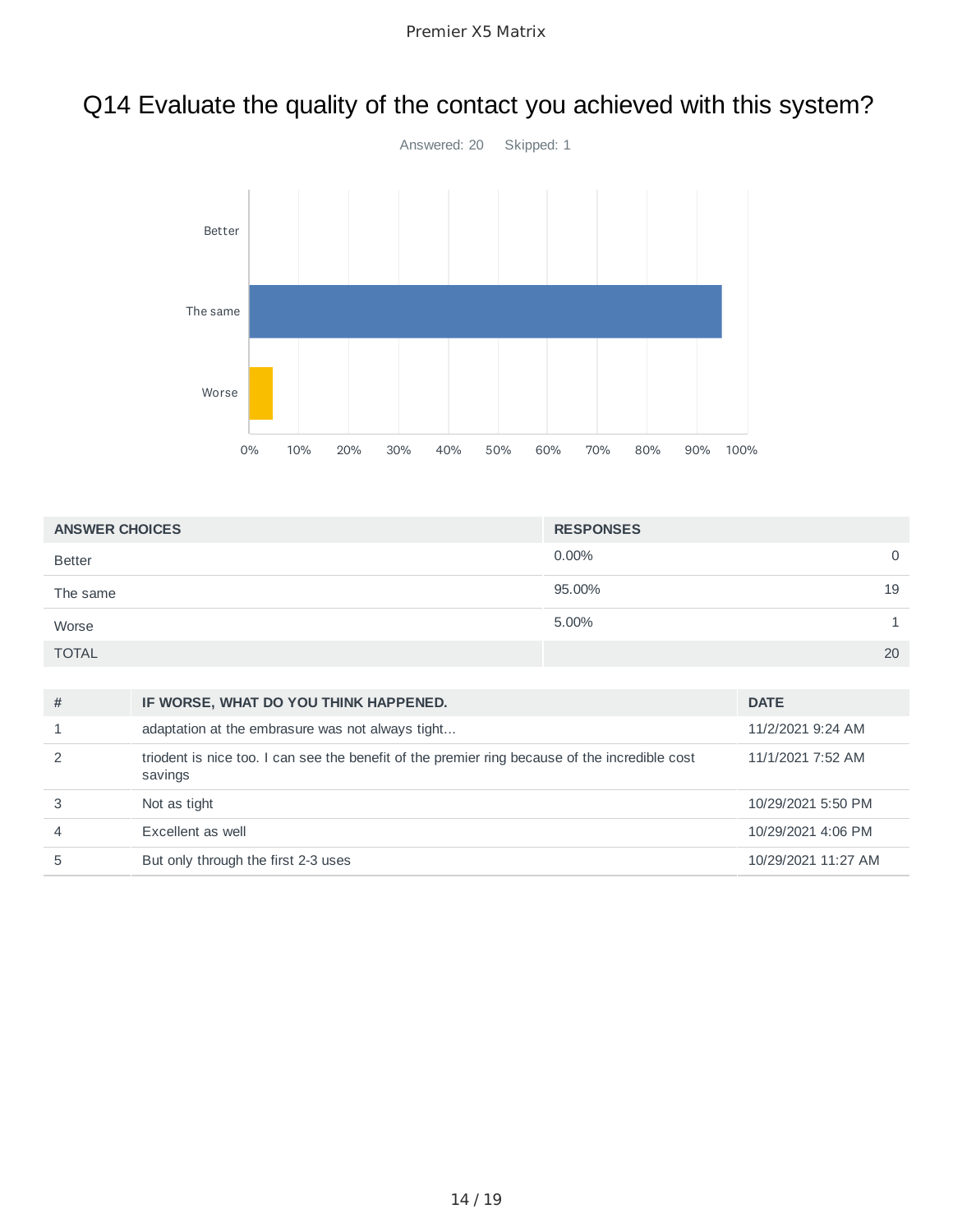#### Q15 Did you feel you could use this to achieve more difficult contacts versus traditional sectional matrix bands?



| <b>ANSWER CHOICES</b> | <b>RESPONSES</b> |  |
|-----------------------|------------------|--|
| Yes                   | 35.00%           |  |
| <b>No</b>             | 65.00%<br>13     |  |
| <b>TOTAL</b>          | 20               |  |

| #              | <b>COMMENT</b>                                                                                      | <b>DATE</b>        |
|----------------|-----------------------------------------------------------------------------------------------------|--------------------|
|                | possibly thought i do a lot of indirect restorations                                                | 11/8/2021 11:30 AM |
|                | Not necessarily                                                                                     | 11/1/2021 6:46 PM  |
| 3              | Excellent pressure                                                                                  | 11/1/2021 5:42 PM  |
| $\overline{4}$ | No one system in my experience works 100% of the time                                               | 11/1/2021 10:46 AM |
| 5              | equal                                                                                               | 11/1/2021 10:02 AM |
| 6              | The pressure on adjacent tooth was really good. Maybe because brand new ring but still<br>effective | 10/30/2021 2:34 PM |
|                | Rings are a problem                                                                                 | 10/29/2021 5:50 PM |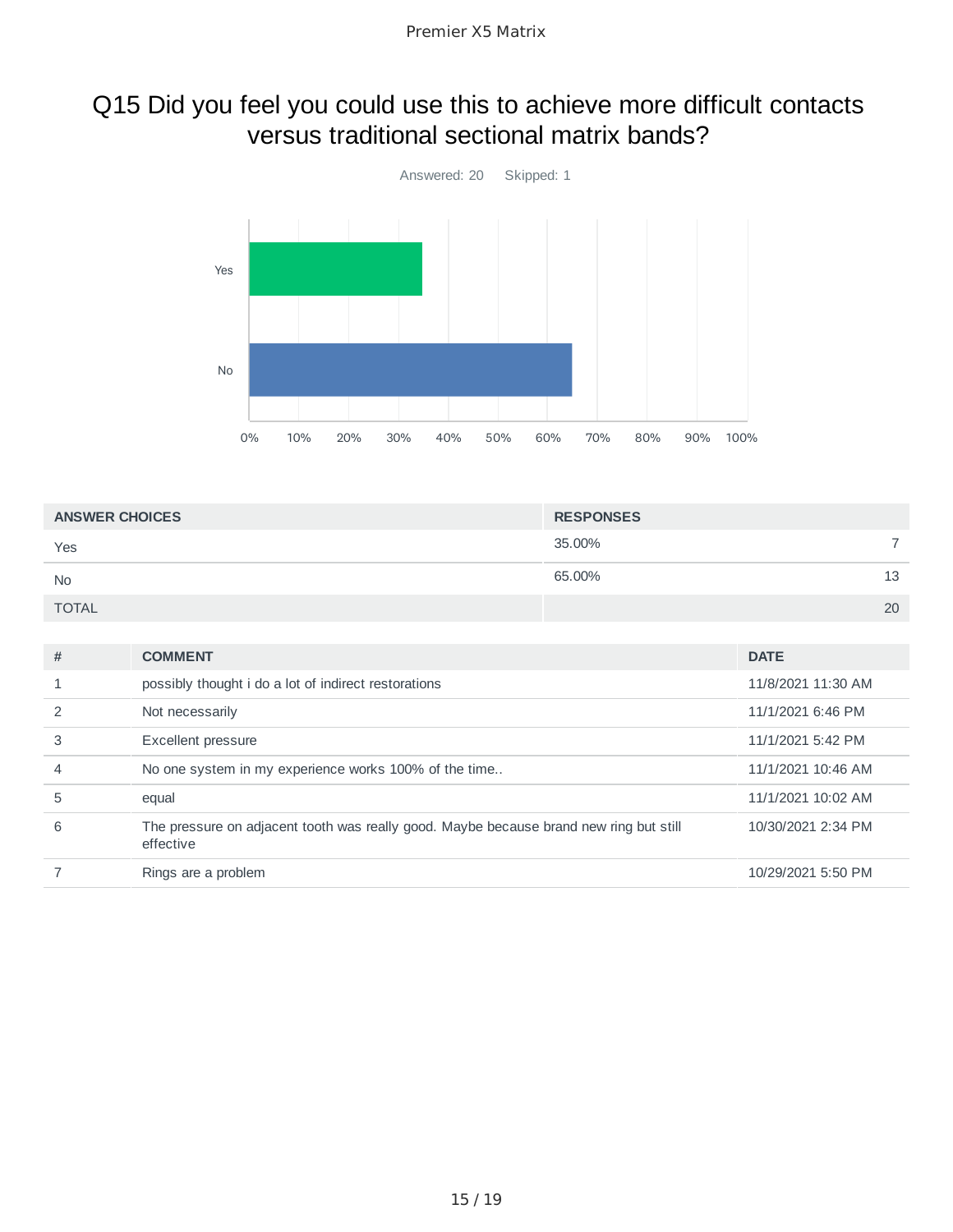# Q16 Did you have any negative experiences using the system?



| <b>ANSWER CHOICES</b> | <b>RESPONSES</b> |    |
|-----------------------|------------------|----|
| Yes                   | 28.57%           | 6  |
| <b>No</b>             | 71.43%           | 15 |
| <b>TOTAL</b>          |                  | 21 |

| #              | IF YES, PLEASE EXPLAIN?                                                                                               | <b>DATE</b>         |
|----------------|-----------------------------------------------------------------------------------------------------------------------|---------------------|
|                | i had a quadrant of composites to do and i was unable to place multiple clamps at the same<br>time                    | 11/2/2021 9:24 AM   |
|                | keeping track of use                                                                                                  | 11/1/2021 10:02 AM  |
| 3              | Slides or pops off of some teeth when placed                                                                          | 10/31/2021 3:47 PM  |
| $\overline{4}$ | Bands could be more contoured                                                                                         | 10/29/2021 4:06 PM  |
| 5              | Prev commentsspecifically comp. carving/placement instrument access.                                                  | 10/29/2021 11:27 AM |
| 6              | Sometimes it was difficult to get it below the gingival margin, the tab prevented a deeper<br>placement at times also | 10/29/2021 11:03 AM |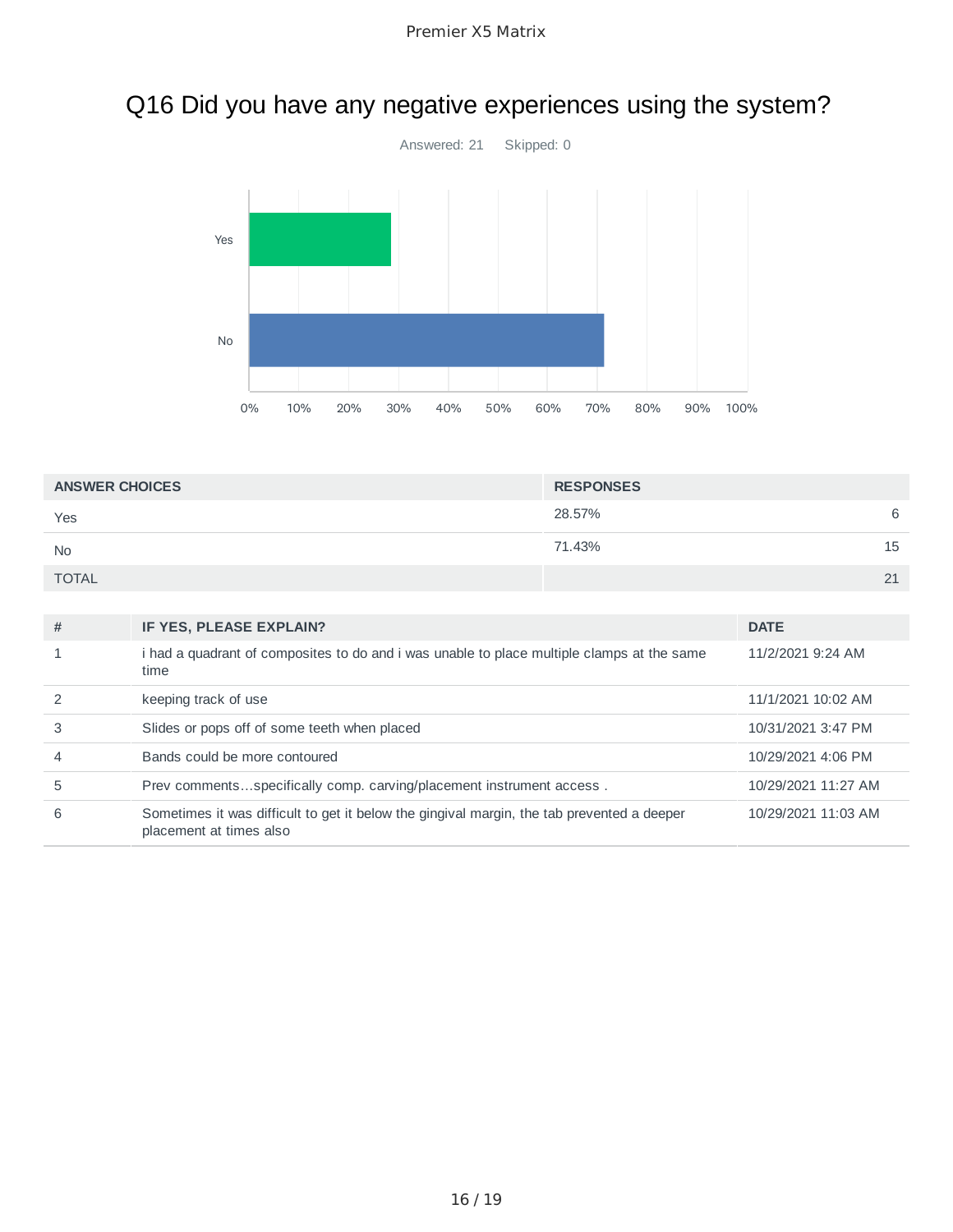# Q17 Is there something in the X5 system that could be improved?



| <b>ANSWER CHOICES</b>     | <b>RESPONSES</b> |    |
|---------------------------|------------------|----|
| No, it is good as is      | 57.14%           | 12 |
| Yes, please specify below | 42.86%           | 9  |
| <b>TOTAL</b>              |                  | 21 |

| #  | <b>PLEASE SPECIFY IMPROVEMENTS</b>                                                                                                                                              | <b>DATE</b>         |
|----|---------------------------------------------------------------------------------------------------------------------------------------------------------------------------------|---------------------|
| 1  | Good system                                                                                                                                                                     | 11/8/2021 11:30 AM  |
| 2  | interproximal embrasures and tightness of this area better adaptation.                                                                                                          | 11/2/2021 9:24 AM   |
| 3  | The rings were difficult for me to open                                                                                                                                         | 11/1/2021 6:46 PM   |
| 4  | A great generic size. Sometimes I like having the ability to use a different retainer for extra<br>wide interproximal spaces that wrap a little on the buccal or lingual.       | 11/1/2021 5:42 PM   |
| 5  | *Garrison has a nicer forcep to open their rings, but it's not a real big deal.                                                                                                 | 11/1/2021 11:42 AM  |
| 6  | tracking                                                                                                                                                                        | 11/1/2021 10:02 AM  |
| 7  | Find a way to keep the grip more secure                                                                                                                                         | 10/31/2021 3:47 PM  |
| 8  | Better rib=ngs an thinner material                                                                                                                                              | 10/29/2021 5:50 PM  |
| 9  | See above                                                                                                                                                                       | 10/29/2021 4:06 PM  |
| 10 | Noted previously                                                                                                                                                                | 10/29/2021 11:27 AM |
| 11 | The bands worked well in most cases like all other systems, just had to figure out its<br>limitations, example: very conservative prep was difficult to go past gingival margin | 10/29/2021 11:03 AM |
| 12 | Less parts                                                                                                                                                                      | 10/29/2021 9:39 AM  |
| 13 | Having more rings is the key to most these systems. The Premier system allows for obtaining<br>more rings at a lower cost, with the same performance.                           | 10/29/2021 9:22 AM  |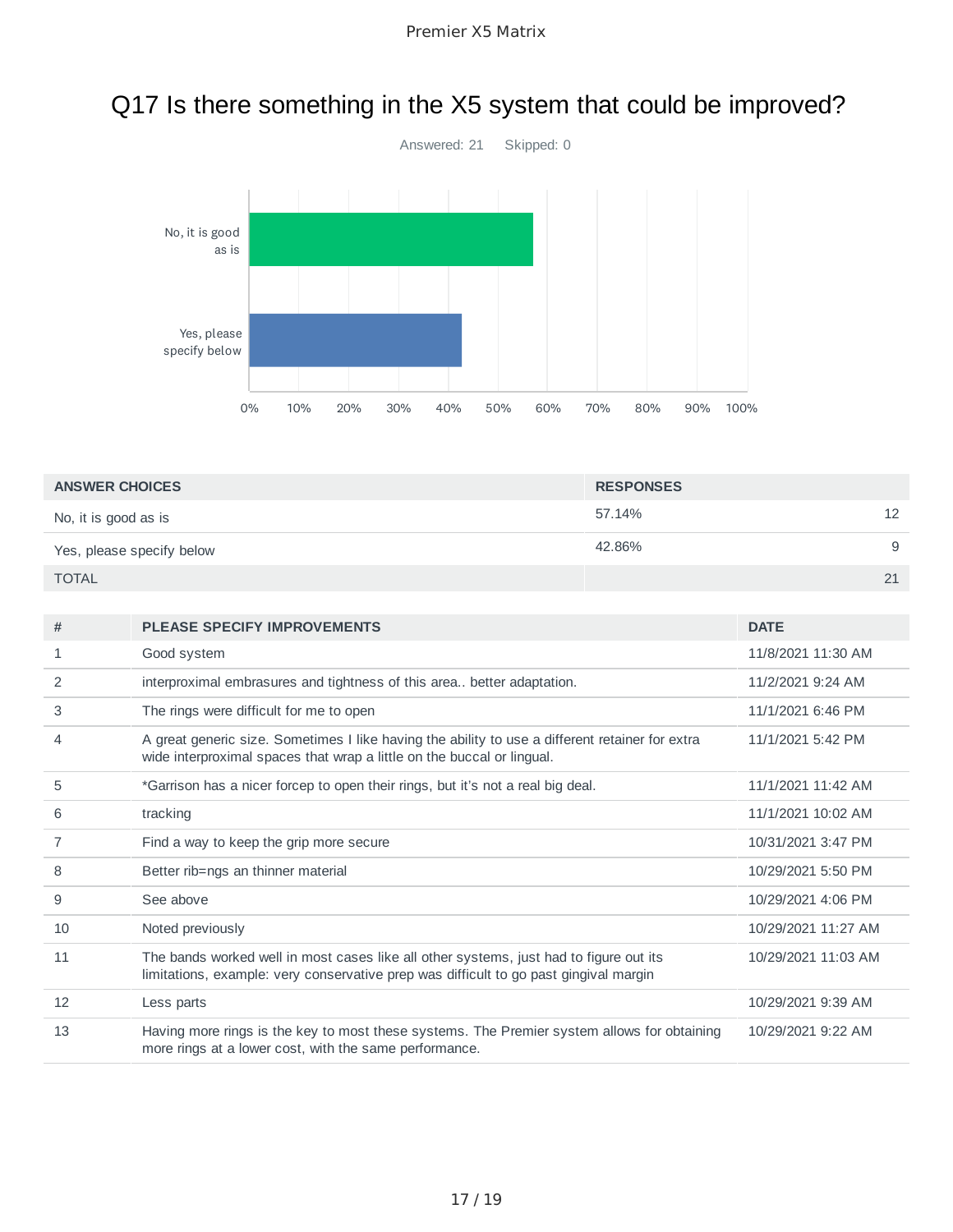### Q18 How likely are you to integrate the Premier X5 Sectional Matrix System into your clinical armamentarium?



| <b>ANSWER CHOICES</b> | <b>RESPONSES</b> |    |
|-----------------------|------------------|----|
| Very likely           | 14.29%           | 3  |
| Likely                | 38.10%           | 8  |
| Possibly              | 28.57%           | 6  |
| Unlikely              | 14.29%           | 3  |
| Very unlikely         | 4.76%            |    |
| <b>TOTAL</b>          |                  | 21 |

| #             | <b>COMMENT</b>                                                                                                                                                                                                                                                  | <b>DATE</b>        |
|---------------|-----------------------------------------------------------------------------------------------------------------------------------------------------------------------------------------------------------------------------------------------------------------|--------------------|
| 1             | i liked the ease of use with the system but unpredictable in getting solid contact areas and<br>embrasures                                                                                                                                                      | 11/2/2021 9:24 AM  |
| $\mathcal{P}$ | An interesting new concept                                                                                                                                                                                                                                      | 11/1/2021 5:42 PM  |
| 3             | I'm a KOL for Garrison already, so the system would have to be quite remarkable for me to<br>switch.                                                                                                                                                            | 11/1/2021 11:42 AM |
| 4             | seems similar to the rest of the space                                                                                                                                                                                                                          | 11/1/2021 10:11 AM |
| 5             | I like the disposability as the way that I bond I get rings very full of bond resin so after a while<br>the metal ones look terrible. I like the idea of being able to throw the rings away once you<br>reach 5 uses or if they get too coated with bond resin. | 11/1/2021 10:02 AM |
| 6             | we are so used to using the triodent, but this is quite compatible. I am must not sure about the<br>5x/use part                                                                                                                                                 | 11/1/2021 7:52 AM  |
|               | Price is very good. Less than \$1/per use. You may wish to place a BOLD print warning not to                                                                                                                                                                    | 10/31/2021 3:47 PM |